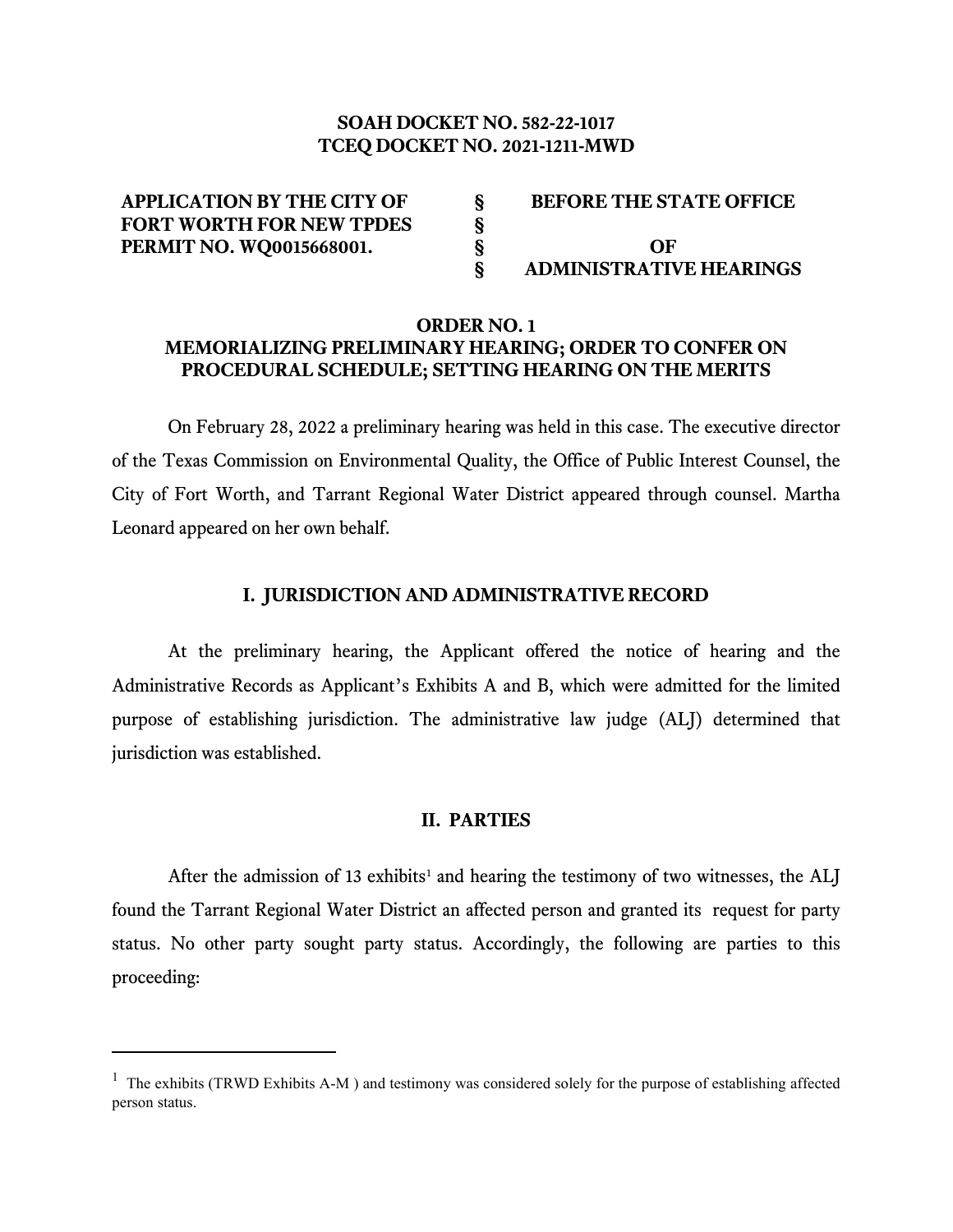- 1. The City of Fort Worth;
- 2. The Executive Director
- 3. The Office of Public Interest Counsel;
- 4. Martha Leonard; and
- 5. Tarrant Regional Water District.

#### **II. PROCEDURAL SCHEDULE**

The parties agreed to submit a joint propose procedural schedule by March 4, 2022. By that date, no procedural schedule was submitted.

The parties are ORDERED to confer and submitted a joint proposed procedural schedule **by March 11, 2022**. If the parties are unable to agree, they may file competing schedules with supporting argument.

## **III. HEARING ON THE MERITS**

A hearing on the merits will convene in this matter via the Zoom video conference platform beginning **June 1, 2022**. The hearing is expected to last three days.

Access the hearing by going to [https://soah-texas.zoomgov.com/](https://soahtexas.zoomgov.com/) or the Zoom application on your mobile device, selecting "Join a Meeting," and entering the following Meeting ID and passcode:

**Meeting ID: 161 643 7012 Passcode: FW-0601**

You may also join by telephone by calling **(669) 254-5252** and entering the following Meeting ID and passcode.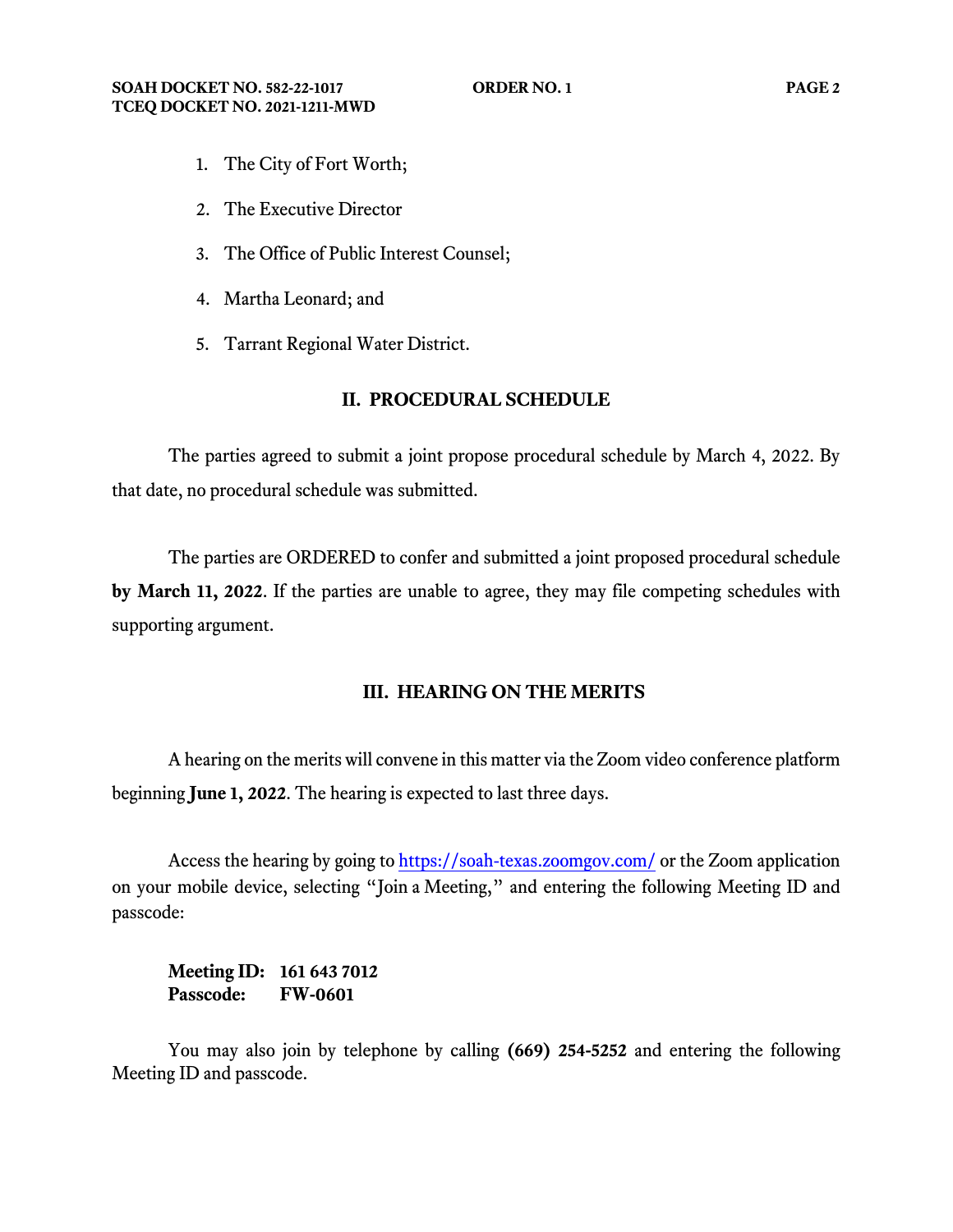**Meeting ID: 161 643 7012 Passcode: 4791215**

You may access information for participating in a zoom meeting a[t www.zoom.us](http://www.zoom.us/) under the "support" tab.

Unless otherwise ordered, the following prehearing instructions shall be followed:

- **Exhibits and Witness Identification. By May 27, 2022,** the parties shall file[2](#page-2-0)
	- o all exhibits they intend to offer at the hearing on the merits, and provide the exhibits to the other party. Exhibits that are not prefiled may not be admitted into the record absent good cause.
	- $\circ$  a list of witnesses they intend to call to testify during the hearing, including contact information. Witnesses not named on the witness list, other than rebuttal witnesses, may be excluded from testifying.
- **Marking Exhibits.** Exhibits should be numbered sequentially, preceded by the party name or abbreviation. For example, the executive director's exhibits should be labeled Executive Director Exhibit 1, 2, etc., or ED Ex. 1, 2, etc.; the applicant's exhibits should be labeled Fort Worth exhibits 1, 2, etc., or FW Ex. 1, 2, etc.; and so on for each party. Exhibits should not marked by witness name. Multipage documents shall be paginated or Bates-stamped. As a general rule, attachments to testimony should be marked as such, and not as a separate exhibit. For example, the executive director files the testimony of John Doe, which includes attachments A-F. This should be labeled ED Ex. 1 (John Doe). Attachments A-F should not be separately marked or offered.

<span id="page-2-0"></span> $2$  Except as otherwise permitted by the SOAH Rules of Procedure, attorneys, state agencies, and other governmental entities are required to file all documents (including documentary exhibits) electronically through eFileTexas.gov and an electronic filing service provider certified by the Texas Office of Court Administration. *See* 1 Tex. Admin. Code § 155.101. **If you are not represented by an attorney and you do not wish to file documents electronically, you may continue to file documents by fax or by mail addressed to SOAH, P.O. Box 13025, Austin, Texas 78711- 3025; by hand-delivery to the appropriate SOAH office.** All filings should identify the SOAH Docket Number and the parties to the contested case. With respect to documents filed by mail, fax, or hand-delivery, the time and date of the submission shall be determined by the file stamp affixed by SOAH. Any questions related to filing procedures can be directed to SOAH's Docketing Division at (512) 475-4993.